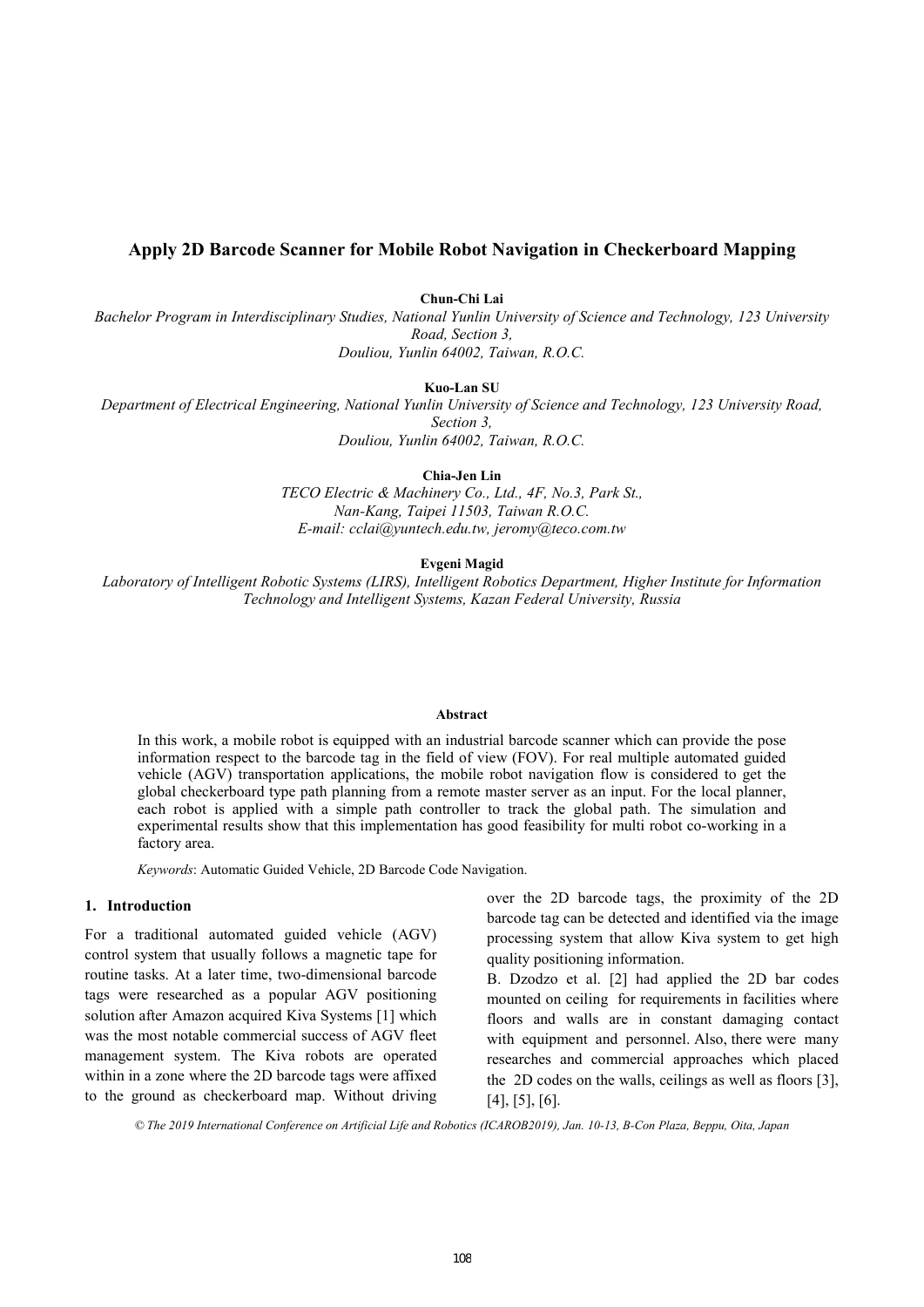In this work, a mobile robot is equipped with an industrial barcode scanner which can directly provide the pose information respect to the tag in the field of view (FOV). For multiple AGV transportation applications, the navigation flow is considered to get the global checkerboard type path planning from a remote master server as an input. For the local planner, each robot is applied with a path controller to track the global path. The simulation and experimental results show that this implementation has good feasibility for multi robot co-working.

### **2. System Description**

Fig. 1 (a) shows a differential wheeled robot platform that was built in our laboratory. The movement of differential wheeled robot is based on two separately servo driven wheels placed on either side of the robot. The differential wheeled robot platform is the most popular type in AGV applied. Due to it can thus change its direction by varying the relative rate of rotation of its wheels and hence does not require an additional steering motion.

Fig. 1 (b) shows an industrial optical scanner [7]. This device will detect 2D barcode tags which are typically glued onto the floor in a grid as shown in the left of Fig. 2. The individual 2D barcode tags are numbered consecutively and include position information. It can be used together with a colored tap affixed to the floor and code tags printed with 2D barcode.

In the right of Fig. 2 shows the 2D barcode tags of AGV positioning system. A 2D barcode tag contains position information in addition to a specific number. A cross in the center of the 2D barcode tag marks the zero point. The X and the Y axes are marked starting from the zero point. The black arrow indicates the positive axis and the white arrow indicates the negative axis. So the read head reports the position of the AGV in relation to the



Fig. 1. (a) a differential wheeled robot platform equipped with an industrial PC (b) the optical reading head (PGV 100 serial) for barcode tag identification



Fig. 2. Automated guided vehicle with 2D barcode tag

zero point of the 2D tag to the motion controller.

#### **3. Frame Transformation in ROS**

In this section we take an overview of Robot Operating System (ROS). Base on ROS framework and utilities, we can integrate the control and positioning system quickly. Besides, it is necessary to induce the coordinate transform between tag in map (world coordinate) and the odometry coordinate. So the transform tree in ROS will be completed for AGV navigation.

### **3.1** *Robot Operating System*

Robot Operating System (ROS) is a software frame work for robotics research and development. It applies a peer-to-peer topology for communication between robot processes and it provides tools for robot software development. For more information about ROS, the online wiki [8] is available. For the sake of completeness, some common concepts are listed as below:

- Nodes are ROS processes that perform computation. Nodes can communicate with each other using messages.
- Topics are named medium over which nodes exchange messages. Multiple nodes can publish / subscribe to a predefined topic.
- Subscriber is wrapped in a node which listens to the messages that are published to a topic.
- Publisher is wrapped in node which sends to a topic for other nodes can subscribe.
- roscore is a collection of nodes that are prerequisites of a ROS-based system. roscore starts a ROS master node. So we must have a roscore running in order for nodes to communicate.
- TF in ROS is a package that lets the user keep track of multiple coordinate frames over time. TF maintains the relationship between coordinate frames in a tree structure buffered in time, and lets

*© The 2019 International Conference on Artificial Life and Robotics (ICAROB2019), Jan. 10-13, B-Con Plaza, Beppu, Oita, Japan*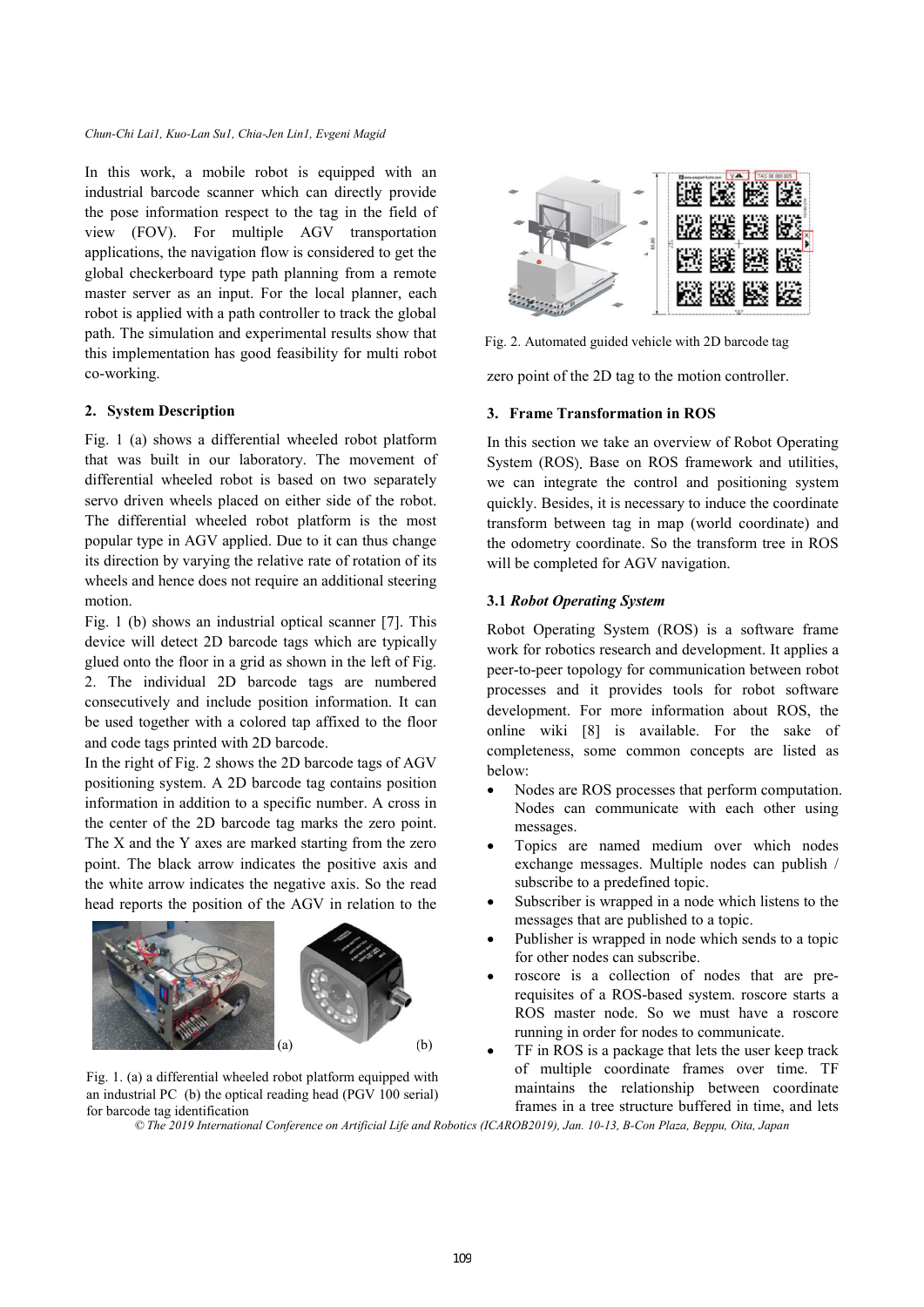*Apply 2D Barcode Scanner*

the user transform points, vectors, etc., between any two coordinate frames at any desired point in time.

#### **3.2** *Coordinate Transform from Barcode Scanner*

Fig. 3 shows the TF tree relationship in this work. The barcode scanner is attached in the robot with a pose transformation respect to the robot center (base\_link). In general, the odometry will accumulate the encoder pulses from wheels and transfer it as displacement and rotation from the robot center respect the initial zero odometry coordinate frame. If there is no wheel drift error, the odometry coordinate frame will be the same as the world map coordinate frame. However in real situation, the wheel drift will accumulate to increase the positioning error. So we need the barcode scanner to get the real world's position, and re-align the drift between the odometry and world map.

In Fig. 4, the cross m' presents the world's coordinate center and the cross o' presents the odometry's coordinate center. The blue arrow presents the AGV's pose {xo, yo, Φo} in odometry coordinate frame. When the barcode scanner attached in the AGV that identifies the barcode tag on the floor, we will convert it as global position information such as {xm, ym, Φm}. So we can calculate the coordinate drift {xd, yd,  $\alpha$  } between the world map and odometry frames.

$$
R = \sqrt{x^2 + y^2} \tag{1}
$$

$$
\beta = \tan^{-1} \frac{y \, \theta}{x \, \theta} \tag{2}
$$

$$
\alpha = \Phi m - \Phi o \tag{3}
$$

$$
xa = R\cos(\beta + \alpha) \tag{4}
$$

$$
ya = R\sin(\beta + \alpha) \tag{5}
$$
  
 
$$
xd = xm - ra \tag{6}
$$

$$
yd = yd - ym
$$
 (7)

From the above equation (3), (6) and (7) the coordinate drift {xd, yd,  $\alpha$  } will be calculated if we have the input  $\{xo, yo, \Phi o\}$  and  $\{xm, ym, \Phi m\}$ . In ROS framework, we need to create a transfer node to publish the /tf topic between odomety and world map for the TF tree's





Fig. 4. Coordinate Transform between world (map) and odometry.

completion such as shown in Fig. 3.

#### **4. Action Server Mechanism for Navigation**

In ROS based system, if we would like to send a request to a node to execute a task, and also receive a reply to the request. This can currently be achieved via ROS actionlib package. Fig. 5 shows the Action Server node that is designed in this work. The global path receiver is a template function to subscribe the goal messages from the Action Client. The goal would be a pose stamped array message that contains the path information for robot sequential moving in the world. When Action Server has received the goal, the local path follower will calculate the motion command and publish the cmd\_vel topic. And another servo control node will subscribe the topic for handling AGV to follow the global path. Also the Action Server will give the feedback as the state reply to tell the Action Client about the incremental progress of the goal. For moving the platform, this will be the robot's current pose along the path. Finally, a result is sent from the Action Server to the Action Client upon completion of the goal. This is different than feedback, since it is sent exactly once.